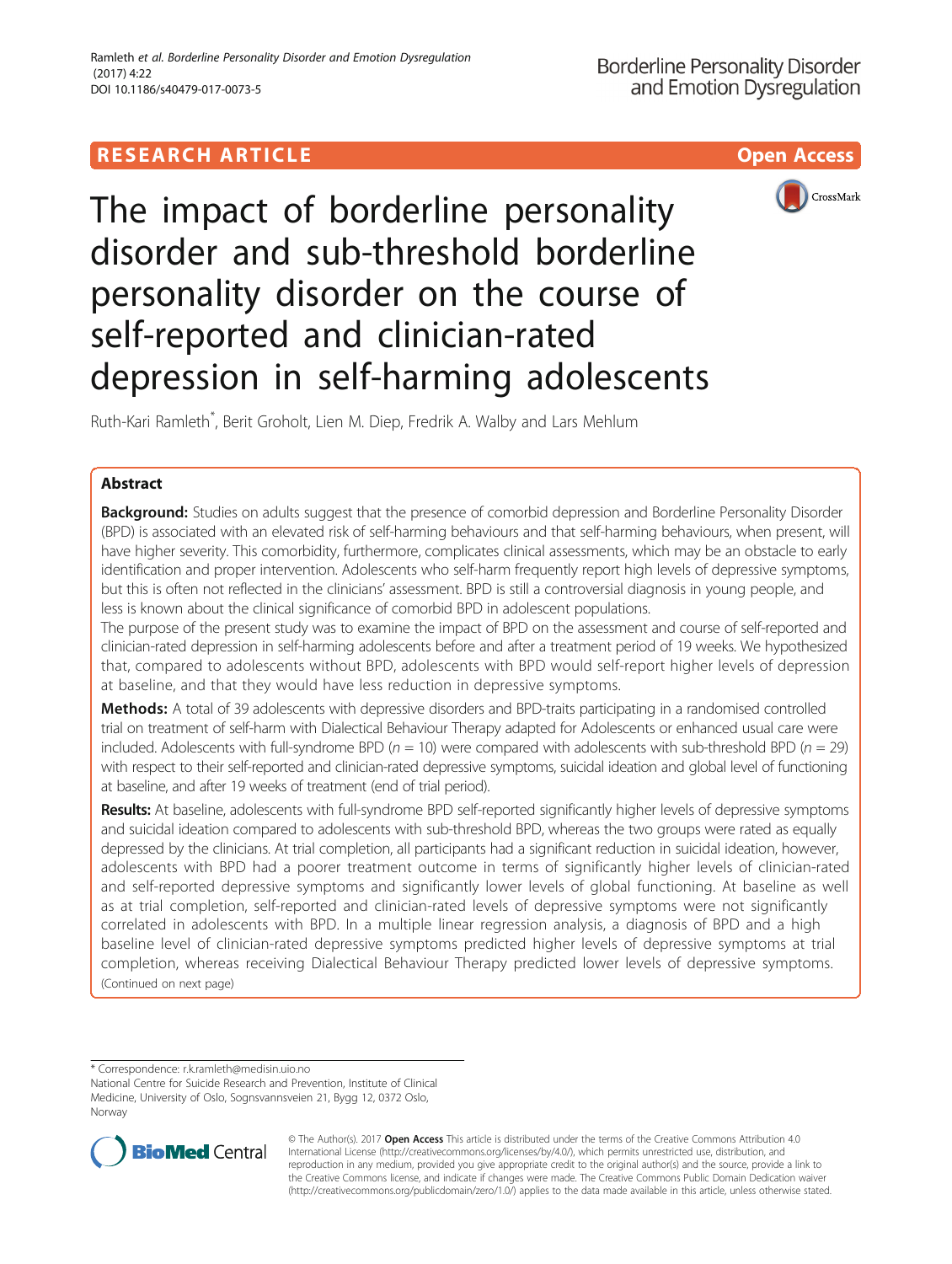## (Continued from previous page)

**Conclusion:** Our findings suggest that a diagnosis of BPD may have a strong impact on the assessment and course of depressive symptoms in self-harming adolescents. Although rated as equally depressed, adolescents with BPD self-reported significantly higher levels of depressive symptoms and suicidal ideation at baseline, and showed a poorer outcome in terms of higher levels of depressive symptoms and lower levels of global functioning at trial completion compared to adolescents with sub-threshold BPD. Our findings suggest that receiving Dialectical Behaviour Therapy could lead to a greater reduction in depressive symptoms, although firm conclusions cannot be drawn given the limited sample size.

Clinicians should be aware of the possibility of underestimating the severity of depression in the context of emotional and behavioral dysregulation. Providing BPD specific treatments seems to be important to achieve sufficient treatment response with regard to depressive symptoms in adolescents with BPD-traits.

Trial registration: Treatment for Adolescents With Deliberate Self Harm; [NCT00675129](https://clinicaltrials.gov/ct2/show/NCT00675129), registered May 2008.

Keywords: Self-harm, Adolescents, Depression, Depressive symptoms, Borderline personality disorder, Borderline personality disorder traits, Dialectical behaviour therapy, Dialectical behaviour therapy adapted for adolescents, Sub-threshold BPD

## Background

The majority of adolescents reporting self-harming behaviours have engaged in these behaviours only once or a few times [\[1](#page-7-0)]. For some adolescents, however, selfharm has evolved into a maladaptive behavioural pattern with significant functional impairment and high risks of severe physical injury or death and a strong need for psychiatric and medical treatment [\[2](#page-7-0)]. Both community based [[3\]](#page-7-0) and clinical [[1, 4\]](#page-7-0) studies on adolescents have shown a strong association between self-harm and psychiatric disorders, especially with depressive disorders and Borderline Personality Disorder (BPD) [[4, 5\]](#page-7-0). Studies on adults have shown that the two conditions frequently co-occur, and it is suggested that this comorbidity is associated with more frequent and more lethal selfharming behaviours [[6, 7\]](#page-7-0) and a worse prognosis [\[8](#page-7-0), [9](#page-7-0)]. Studies suggest that among young people there is, similarly, a high prevalence of co-occurring depression and BPD [\[10, 11\]](#page-7-0). Assessment of psychiatric disorders in children and adolescents may, however, be challenging since mental disorders may manifest themselves differently, and symptoms may be more fluctuating and obscure in these age-groups. There is now general agreement that personality disorders have their origin in childhood and adolescence [\[12](#page-7-0)], and several studies have demonstrated that BPD can be reliably diagnosed in adolescent samples [[13](#page-7-0)], with a diagnostic stability [[14](#page-7-0), [15\]](#page-7-0), severity and comorbidity profile [[16\]](#page-7-0) comparable to adult samples. Nevertheless, many clinicians are still reluctant to diagnose BPD in adolescence [\[17, 18\]](#page-7-0). There is a need for more knowledge about the clinical significance of comorbid BPD in adolescent populations, since early identification and treatment will likely reduce longterm impairment and mortality [\[19\]](#page-7-0).

Rating scales completed by patients and/or clinicians are often used to evaluate the severity of

depression, to guide treatment choices, and to monitor changes during and following treatment. Although there is no gold-standard in the assessment of severity of depression, traditionally treatment choices have been guided by clinicians' assessments, and clinical trials have traditionally relied on clinician-rated instruments to study treatment efficacy. However, clinical studies have shown that there is only a moderate correlation between patients' and clinicians' measurement of the level of depressive symptoms [[20](#page-7-0)]. Significant discrepancies between self-reported and clinician-rated versions of the same scale suggest that factors other than differences in scale content play a role [[21\]](#page-7-0). Detecting such discrepancies may add valuable clinical information, for instance predicting challenges building a therapeutic alliance [\[22](#page-7-0), [23\]](#page-7-0). Studies on adults with BPD have shown that these patients score on average higher on self-report measures of depression than on clinician-rated measures [\[24](#page-7-0)–[26](#page-7-0)]. Less is known about such discrepancies in adolescents with BPD.

Using a sub-sample of adolescents with a depressive disorder from a randomised trial on the efficacy of Dialectical Behaviour Therapy in adolescents, the purpose of the present study was to examine to what extent a comorbid BPD will be associated with more discrepancies between self-reported and clinician-rated levels of depression, and with the course of depressive symptoms during treatment. Depression was evaluated by comparing self-reported and clinician-rated levels of depression in self-harming adolescents before and after a treatment period of 19 weeks. We hypothesized that adolescents with full-syndrome BPD would self-report higher levels of depression at baseline, and that they would have less reduction in depressive symptoms over the trial period, compared to adolescents with sub-threshold BPD.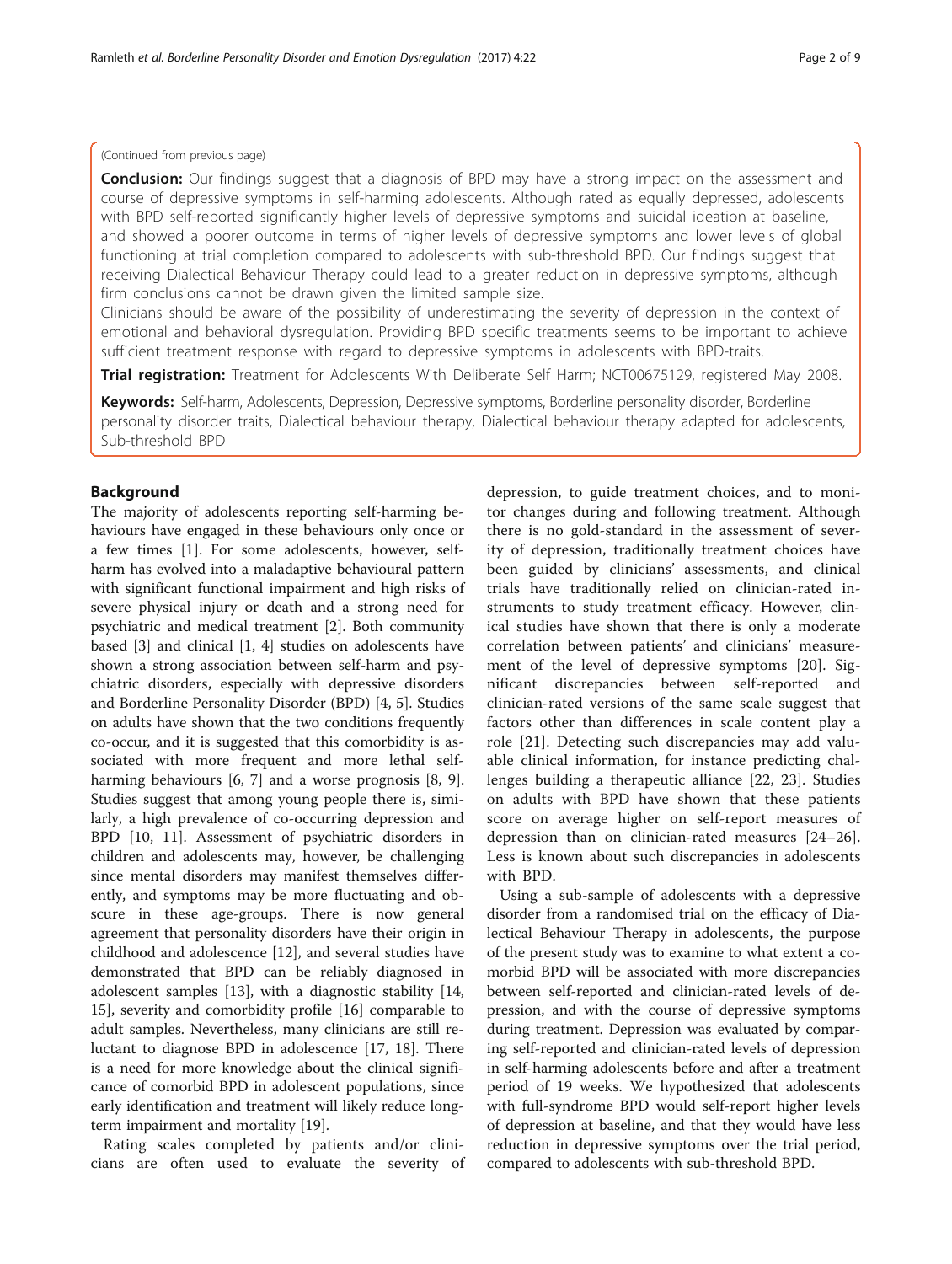## Methods

## Participants and procedures

This study used data from a randomised controlled trial of a total of 77 adolescents, aged 12 to 18 years, on the efficacy of Dialectical Behaviour Therapy adapted for Adolescents (DBT-A) on the frequency of subsequent self-harm episodes, the level of suicidal ideation, and severity of depressive symptoms. For the purpose of this study only adolescents with a baseline diagnosis of depressive disorder  $(N = 39)$  were included. The depressive disorders comprised Major Depressive Disorder, Dysthymic Disorder, and Depressive Disorder Not Otherwise Specified. The adolescents were recruited from child and adolescent psychiatric outpatient clinics in the Oslo area. Inclusion criteria were a history of at least two episodes of self-harm, with at least one from the last 16 weeks; and at least two criteria of DSM-IV BPD (plus the self-harm criterion), or, alternatively, at least one criterion of DSM IV BPD plus at least two subthresholdlevel criteria. A diagnosis of BPD required 5 or more BPD-criteria in addition to the general criteria for a personality disorder. The adolescents received either DBT-A or enhanced usual care (EUC) for 19 weeks, delivered by therapists working at, and funded by, ten child and adolescent psychiatric outpatient clinics participating in the study. The study sample and methods are described in detail elsewhere [[27\]](#page-7-0).

## **Assessments**

Assessments by interview and self-reporting were made by independent interviewers before randomisation, and 19 weeks after the first treatment session. Two child and adolescent psychiatrists and 2 doctoral-level clinicians conducted the baseline interviews. Two child and adolescent psychiatrists, one psychiatrist, and seven undergraduates from the Faculty of Medicine at University of Oslo, trained in relevant assessment-instruments and blinded to treatment allocation and to results from baseline interviews, conducted the interviews at trial completion. The Schedule for Affective Disorders-Present and Lifetime version (K-SADS-PL) [[28](#page-7-0)] was used to obtain socio-demographic data, history of previous psychiatric treatment and DSM-IV axis I diagnoses, and the Structured Clinical Interview for DSM-IV (SCID-II) [[29](#page-7-0)] was used to diagnose BPD. The Children's Global Assessment Scale (C-GAS, range 0–100) [\[30](#page-7-0)] measured global level of functioning. The Lifetime Parasuicide Count (LPC) interview [[31](#page-7-0)] was used to obtain history of selfharm. Severity of suicidal ideation was measured by the 15-item self-report Suicidal Ideation Questionnaire (SIQ-jr., range 0–90) [[32\]](#page-7-0). Self-reported depressive symptoms were measured by the short (13-items) version of the Mood and Feelings Questionnaire (SMFQ, range 0–26) [\[33](#page-7-0)], and clinician-rated symptoms through

the 10-item Montgomery Åsberg Depression Rating Scale (MADRS, range 0–60) [\[34\]](#page-7-0). All interviews were audiotaped, and inter-rater reliability (IRR) of diagnoses and outcome variables was checked by a child and adolescent psychiatrist expert in the relevant assessment instruments. Based on 26 IRR-rated interviews, mean Kappa was found to be 0.68 (range 0.50–0.81,  $SD = 0.10$ ) for all symptoms rated with K-SADS-PL. Intra-class correlation (ICC) was used to test IRR for C-GAS (ICC =  $0.42$ ), MADRS score (ICC =  $0.76$ ), LPC (IRR = 0.99), and diagnostic criteria for BPD (ICC =  $0.66$ ). The internal consistency coefficients (Cronbach's alpha) for the total MADRS score and the total SMFQ score were .79 and .81 respectively.

## Statistical analyses

Means and standard deviations are given for normally distributed variables. Medians and interquartile ranges are presented for non-normally distributed variables (lifetime numbers of self-harm episodes, number of Axis I disorders and number of BPD-criteria). Differences between the groups were tested using independent-sample t-tests and Mann-Whitney U-tests. Numbers and percentages are given for categorical variables. Differences between the group proportions were tested by Fisher exact tests. Changes in levels of depressive symptoms from baseline to trial completion were tested using paired samples t-tests. The total number of missing values was small. At baseline altogether four scores were missing of SIQ-jr. At trial completion, there were missing scores for two items of MADRS, two items of SMFQ, and three items of SIQ-jr. Since the sample size was limited and further analyses would be performed on the level of sum scores for SMFQ, MADRS and SIQ, the Expectation-Maximization (EM) algorithm with normal distribution was applied to impute the missing data instead of the multiple imputation method. Variables with p-value less than .05 were selected for inclusion in the multivariate linear regression. A series of forward stepwise multivariate linear regression was performed to examine the predictive ability of the selected variables. Regression coefficients with 95% confidence intervals, corresponding p-values and R-square as a measure for the predictive ability are given for three linear regression models. All tests were two-sided, and the significance level was set to .05. Analyses were performed with IBM Statistics 20.0 for Windows [\[35\]](#page-7-0).

## Results

## Sample characteristics

The majority of the study participants were girls, and the mean age was almost 16 years (Table [1\)](#page-3-0). All the adolescents with BPD were female, whereas 5 (17%) of the adolescents without BPD were male. On average, the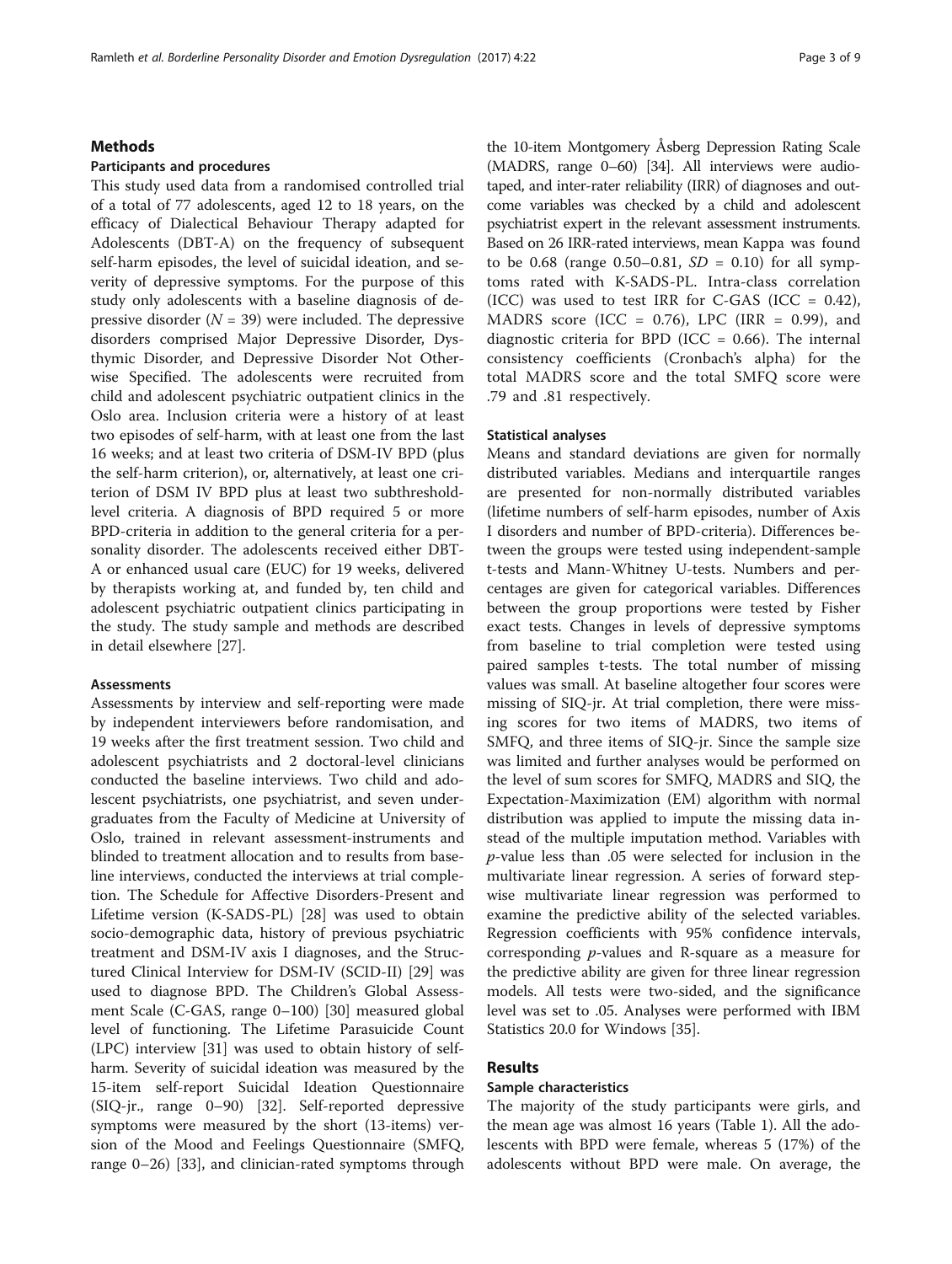|                                      | Total<br>n (%)<br>34 (87.2) |             | Full-syndrome BPD<br>n (%)<br>10 (100) |        | Sub-threshold BPD<br>n (%) |                | $\,P$  |
|--------------------------------------|-----------------------------|-------------|----------------------------------------|--------|----------------------------|----------------|--------|
|                                      |                             |             |                                        |        |                            |                |        |
| Girls                                |                             |             |                                        |        | 24 (82.8)                  | .30            |        |
| Receiving DBT-A treatment            | 21 (53.8)                   |             | 5(50.0)                                |        | 16 (55.2)                  |                | 1.0    |
| History of psychiatric treatment     | 22 (57.9)                   |             | 7(70.0)                                |        | 15 (53.6)                  |                | .47    |
| 5 BPD criteria or more               | 14 (35.9)                   |             | 10 (100)                               |        | 4(13.8)                    |                | < .001 |
| <b>MDD</b>                           | 15 (38.5)                   |             | 4(40.0)                                |        | 11(37.9)                   |                | 1.0    |
| Dysthymia                            | 6(15.4)                     |             | 1(10.0)                                |        | 5(17.2)                    |                | 1.0    |
| Depression NOS                       | 18 (46.2)                   |             | 5(50.0)                                |        | 13 (44.8)                  |                | 1.0    |
| Any anxiety disorder                 | 19 (48.7)                   |             | 3(30.0)                                |        | 16 (55.2)                  |                | .27    |
|                                      | Mean (SD)                   | $n_1 + n_2$ | Mean (SD)                              | $n_1$  | Mean (SD)                  | n <sub>2</sub> |        |
| Age, years                           | 15.8(1.7)                   | 39          | 16.9(1.7)                              | 10     | 15.5(1.5)                  | 29             | .02    |
| SMFQ                                 |                             |             |                                        |        |                            |                |        |
| Baseline                             | 16.3(5.3)                   | 39          | 19.4 $(4.7)^a$                         | 10     | 15.2 $(5.1)^{c}$           | 29             | .03    |
| $-DBT$                               |                             | 21          | 17.2(3.0)                              | 5      | 14.0(5.4)                  | 16             |        |
| -EUC                                 |                             | 18          | 21.6(5.4)                              | 5      | 16.8(4.5)                  | 13             |        |
| Trial completion                     | 12.3(6.2)                   | 39          | 16.5 $(5.7)^a$                         | 10     | 10.8 $(5.8)^c$             | 29             | .01    |
| -DBT                                 |                             | 21          | 15.2(5.7)                              | 5      | 9.1(4.6)                   | 16             |        |
| $-EUC$                               |                             | 18          | 17.8(6.1)                              | 5      | 12.9(6.5)                  | 13             |        |
| <b>MADRS</b>                         |                             |             |                                        |        |                            |                |        |
| Baseline                             | 22.1(6.2)                   | 39          | 22.2 $(5.7)^a$                         | 10     | 22.0 $(6.4)^{c}$           | 29             | .94    |
| $-DBT$                               |                             | 21          | 26.2 (2.6)                             | 5      | 21.6(7.2)                  | 16             |        |
| -EUC                                 |                             | 18          | 18.2(5.1)                              | 5      | 22.6 (5.4)                 | 13             |        |
| Trial completion                     | 15.1(8.1)                   | 39          | 20.5 $(6.3)^a$                         | 10     | 13.3 $(7.8)^c$             | 29             | .01    |
| -DBT                                 |                             | 21          | 19.6 (8.6)                             | 5      | 10.3(7.2)                  | 16             |        |
| -EUC                                 |                             | 18          | 21.4 (3.8)                             | 5      | 16.8 (7.2)                 | 13             |        |
| $C$ -GAS                             |                             |             |                                        |        |                            |                |        |
| Baseline                             | 53.3 (7.0)                  | 39          | 52.1 $(6.9)^b$                         | 10     | 53.7 $(7.1)^c$             | 29             | .56    |
| $-DBT$                               |                             | 21          | 52.6 (7.2)                             | 5      | 54.0 (8.4)                 | 16             |        |
| -EUC                                 |                             | 18          | 51.7(7.4)                              | 5      | 53.2 (5.6)                 | 13             |        |
| Trial completion                     | 64.1 (11.5)                 | 39          | 56.8 $(6.6)^b$                         | 10     | 66.6 (11.9) <sup>c</sup>   | 29             | .003   |
| $-DBT$                               |                             | 21          | 59.4 (6.6)                             | 5      | 69.6 (9.2)                 | 16             |        |
| -EUC                                 |                             | 18          | 54.2 (6.1)                             | 5      | 62.9 (14.0)                | 13             |        |
| SIQ-jr                               |                             |             |                                        |        |                            |                |        |
| Baseline                             | 39.9 (21.5)                 | 39          | 53.5 (23.1) <sup>b</sup>               | $10$   | 35.2 (19.1) <sup>c</sup>   | 29             | .02    |
| $-DBT$                               |                             | 21          | 45.3 (17.1)                            | 5      | 30.3 (14.6)                | 16             |        |
| $-EUC$                               |                             | 18          | 61.8 (27.1)                            | 5      | 41.2 (22.7)                | 13             |        |
| Trial completion                     | 27.4 (20.0)                 | 39          | 34.1 $(21.3)^{b}$                      | 10     | 25.1 $(19.4)^{c}$          | 29             | .23    |
| $-DBT$                               |                             | 21          | 26.5(6.3)                              | 5      | 16.4(11.6)                 | 16             |        |
| $-EUC$                               |                             | 18          | 41.7 (28.9)                            | 5      | 35.8 (21.9)                | 13             |        |
| Lifetime episodes of self-harm (n) d | 49.0, 98.5                  | 39          | 89.0, 239.5                            | $10$   | 44.0, 76.3                 | 29             | .20    |
| n. of Axis 1 Disorders <sup>d</sup>  | 2.0, 2.0                    | 39          | 2.0, 2.0                               | $10\,$ | 2.0, 2.0                   | 29             | .89    |
| n. of BPD-criteria <sup>d</sup>      | 4.0, 2.0                    |             | 6.0, 2.0                               | 10     | 3.0, 2.0.                  | 29             | < .001 |

<span id="page-3-0"></span>

| Table 1 Characteristics of the total sample of self-harming adolescents with depression, and a comparison between the adolescents |  |  |
|-----------------------------------------------------------------------------------------------------------------------------------|--|--|
| with full-syndrome Borderline Personality Disorder (BPD) and with sub-threshold BPD at baseline and at trial completion           |  |  |

<sup>a</sup> A paired samples test showed a non-significant reduction in SMFQ ( $p = .16$ ) and MADRS ( $p = .55$ ) from baseline to trial completion<br><sup>b</sup> A paired samples test showed a significant reduction in SIQ-jr ( $p = .01$ ) and CGAS (

trial completion<br><sup>d</sup> median, interquartile range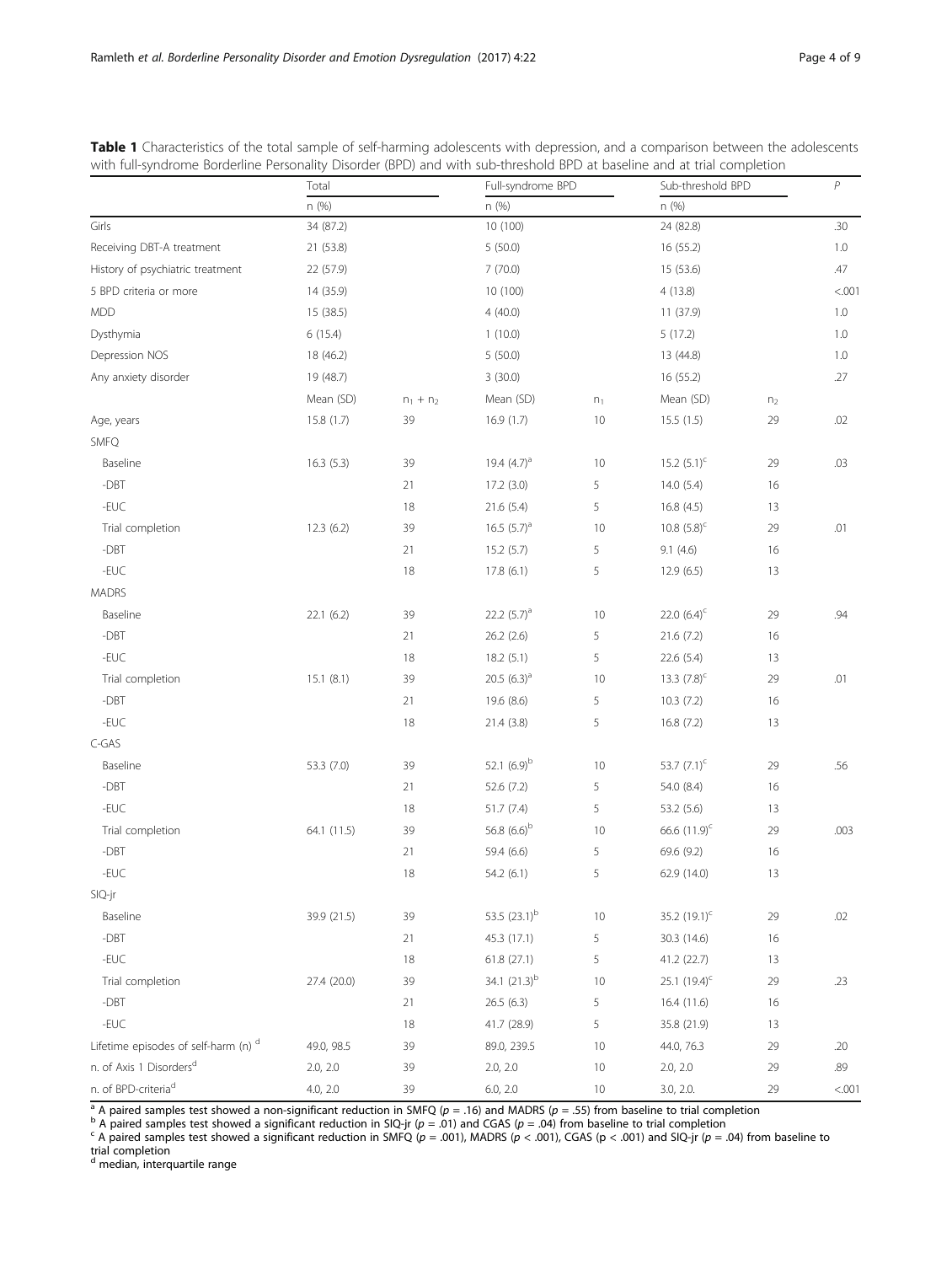individuals with BPD were significantly older than those without BPD, age range 14.6–18.9 vs 12.6–18.3. At baseline, participants had an average MADRS score of 22.1  $(SD = 6.2)$  and an average SMFQ score of 16.3  $(SD = 5.3)$ , and these variables were not significantly correlated. Altogether 10 adolescents (26%) were diagnosed with BPD. The median number of DSM Axis I disorders at baseline was 2 (interquartile range  $= 2$ ), with anxiety disorders as the most frequent co-morbid disorder ( $n = 19$ ). Other co-morbid diagnoses were Post Traumatic Stress Disorder (PTSD)  $(n = 7)$ , any eating disorder  $(n = 4)$ , any substance abuse  $(n = 1)$ , Attention-Deficit/Hyperactivity Disorder (ADHD)  $(n = 2)$ , and Conduct Disorder  $(n = 2)$ . The median number of self-reported life-time self-harm episodes was 49, with a wide interquartile range (98.5). The average baseline severity of suicidal ideation (SIQ-jr. = 39.9) was well above the clinical cut-off (score above 31) [\[32](#page-7-0)].

## Diagnoses, depressive symptoms, and borderline criteria at baseline

In further analyses, the participants were divided into two groups; adolescents with full-syndrome BPD ( $n = 10$ ) were compared with adolescents with sub-threshold BPD  $(n = 29)$ . Self-reported and clinician-rated depressive symptoms were significantly and positively correlated in adolescents with sub-threshold BPD (Pearson's  $r = .381$ ,  $p = .04$ ), but negatively inter-correlated in adolescents with full-syndrome BPD (Pearson's  $r = -.466$ ,  $p = .18$ ), although this association was not statistically significant. There were no significant differences between the groups with regard to C-GAS, history of previous psychiatric treatment, or number or types of additional DSM IV diagnoses. The two groups did not differ with regard to baseline levels of clinician-rated depressive symptoms. However, adolescents with full-syndrome BPD had significantly higher levels of self-reported depressive symptoms and suicidal ideation compared to adolescents with subthreshold BPD.

## Depressive symptoms at trial completion

Similar to the situation at baseline, self-reported and clinician-rated depressive symptoms at trial completion were significantly correlated only in adolescents with subthreshold BPD (Pearson's  $r = .638$ ,  $p < .001$  vs Pearson's  $r = .060, p = .87$ ).

There were statistically significant between-group differences in levels of self-reported as well as clinician-rated depressive symptoms at trial completion (Table [1\)](#page-3-0). The levels of both self-reported and clinician-rated depressive symptoms were significantly reduced from baseline to trial completion in adolescents with sub-threshold BPD, whereas none of the measures of depressive symptoms showed significant reductions in adolescents with full-syndrome BPD. A non-significant trend showed that adolescents with fullsyndrome BPD who had received DBT-A  $(n = 5)$ , had a 25% reduction in their clinician-rated depressive symptom scores over the trial period (mean =  $26.2$ , SD =  $2.6$ , to mean = 19.6, SD = 8.6,,  $d_{Cohen} = 1.3$ ), whereas participants who had received EUC ( $n = 5$ ) showed an 18% increase in this symptom level (mean =  $18.2$ , SD =  $5.1$  to mean =  $21.4$ ,  $SD = 3.8$ ,  $d_{Cohen} = 1.5$ ) (Table [1\)](#page-3-0). All the adolescents showed a significant reduction in levels of suicidal ideation; with no between-group difference. At trial completion the global level of functioning (C-GAS) was significantly lower in adolescents with BPD compared to those with subthreshold BPD.

Baseline levels of clinician-rated depressive symptoms (MADRS), a diagnosis of BPD, and treatment condition (receiving DBT-A) were all univariately associated with levels of clinician-rated depressive symptoms at trial completion. These independent variables were all entered into a multivariate linear regression analysis with clinician-rated level of depressive symptoms at trial completion as the dependent variable (Table 2). A baseline diagnosis of BPD and high baseline levels of clinician-rated depressive symptoms predicted a poorer level of depressive symptoms at trial completion, whereas receiving DBT-A predicted a more favourable depressive symptoms score. Total R square adjusted for this model was 35.4, which is the percentage of total variation in MADRS-score at trial completion (Adjusted R square). Age was not a significant contributor to the outcome measure, and adding age in the final analysis did not change the explanatory power of the model

Table 2 Association between Borderline Personality Disorder (BPD), Baseline Depressive symptoms (MADRS) and Treatment condition and Depressive Symptoms at trial completion<sup>a</sup>

|                   | Step 1 |                   |      | Step 2 |                        |      | Step 3          |                           |      |
|-------------------|--------|-------------------|------|--------|------------------------|------|-----------------|---------------------------|------|
|                   | ßբ     | $\beta$ (95% CI)  | n    | RÞ     | $\beta$ (95% CI)       | D    | $\beta^{\rm b}$ | $\beta$ (95% CI)          |      |
| <b>BPD</b>        | .40    | 7.26 (1.69-12.80) | .012 | .38    | $6.99(1.71 - 12.27)$   | .011 | .38             | $6.87(2.05 - 11.69)$      | .006 |
| DBT-A             |        |                   |      | $-.33$ | $-5.31$ $(-9.94 - 69)$ | .025 | $-.37$          | $-5.95$ $(-10.19 - 1.71)$ | .007 |
| MADRS baseline    |        |                   |      |        |                        |      | .38             | $0.49$ $(.15-.84)$        | .007 |
| Adjusted R square | 13.6%  |                   |      | 26.9%  |                        |      | 35.8%           |                           |      |

<sup>a</sup> Forward Multivariate Linear Regression Analyses of the Effect of a Baseline diagnosis of BPD, Treatment Condition and Level of Clinician-rated Depression on the level of Clinician-rated Depression (MADRS) at trial completion

**b** Standardized regression coefficient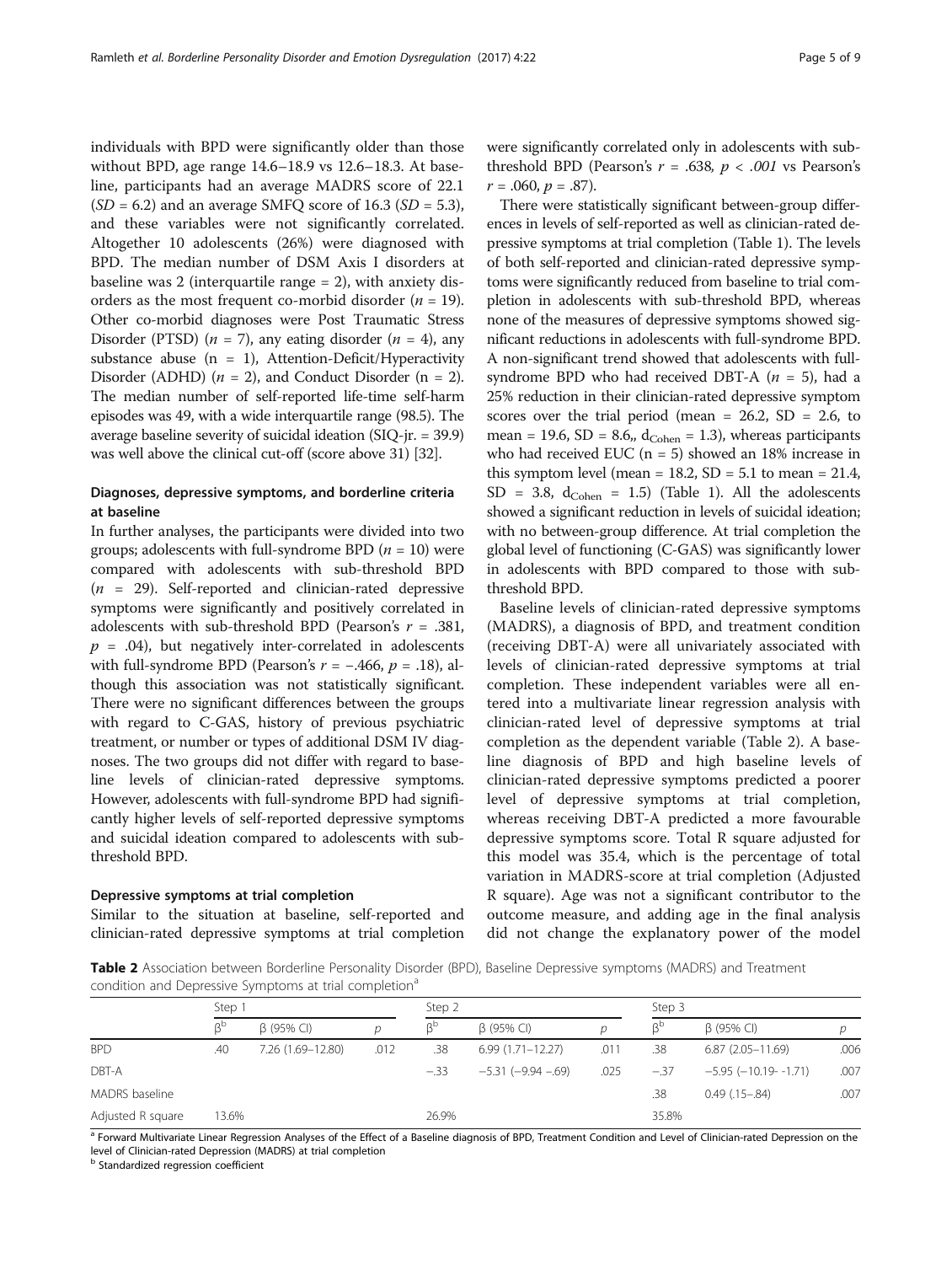(Adjusted R square =  $35.1$ ). As there were no boys diagnosed with BPD, a separate linear regression analysis including girls only was conducted, showing essentially the same result (data not shown).

## **Discussion**

The three main findings of this study were that a) depressed adolescents with full-syndrome BPD selfreported significantly higher levels of depressive symptoms and suicidal ideation compared to adolescents with sub-threshold BPD whereas the two groups were rated as equally depressed by the clinicians, b) adolescents with full-syndrome BPD had a poorer treatment outcome in terms of higher levels of depressive symptoms and lower levels of global functioning at trial completion, and c) receiving DBT-A compared to EUC was associated with a greater reduction in depressive symptoms.

Previous studies on individuals with depression have reported discrepancies between self-reported and clinician-rating levels of depressive symptoms [[36, 37](#page-7-0)], and that adults with co-morbid BPD rate their depressive symptoms as more severe compared to their clinicians' ratings [[24](#page-7-0), [25](#page-7-0), [38, 39\]](#page-7-0). Social desirability and limitations in self-observation skills have been found to influence self-report assessments in adults, and could have the same effect in adolescents although this has been less studied [[22](#page-7-0)]. There are several possible explanations to the discrepancy between self-reported and clinician-rated depressive symptoms found in our study. First, according to Linehan [[40\]](#page-7-0), BPD is primarily a disorder of emotion regulation constituted by high emotional sensitivity, especially to negative emotional stimuli, more intense and more frequent responses to emotional stimuli, and a slow return to the emotional baseline. Individuals with BPD more often feel overwhelmed by their emotions, and their subjective experience of depression may thus be experienced as more intense or severe [[24](#page-7-0), [25](#page-7-0), [41](#page-7-0), [42\]](#page-7-0). Furthermore, as individuals with BPD typically have rapidly fluctuating emotions, self-reports may be more dependent on their present emotions, whereas the clinicians rate the severity of the patients' depressive symptoms according to a longer time-frame. Another important contributor to the discrepancy between self-report and clinician rated levels of depressive symptoms may be the way individuals with BPD have been shaped by their environment to communicate about their symptoms and problems. According to the biosocial theory, BPD develops in a transaction between a child's genetic vulnerability and an invalidating environment [[40\]](#page-7-0), e.g. that expressions of emotions are rejected by the family and life's problems are oversimplified. Consequently, the child does not learn how to label and understand his or her emotional

experiences, and is not taught how to modulate emotional arousal or cope with distress. In an invalidating environment, the child often learns that extreme emotional responses are needed to generate helpful responses. Thus adolescents with BPD may have communicated less effectively about their depressive symptoms in the interpersonal context of the interview in our study. Furthermore, since studies have shown that when individuals are perceived as dramatic, demanding or exaggerating, clinicians tend to ignore or underestimate the severity of their depressive symptoms [[20, 43](#page-7-0)], we may speculate that clinicians of our study could have reacted in the same way. An additional possible explanation for the observed discrepancy between self-reported and clinician-rated depressive symptoms is that depressive symptoms in individuals with BPD are qualitatively different from the depressive symptoms in individuals with depressive disorders only. Depressive symptoms in individuals with in BPD may be more linked to feelings of emptiness and abandonment, negative emotions such as anger and hostility, and to hypersensitivity to interpersonal dilemmas [[25,](#page-7-0) [44\]](#page-8-0); qualities that may be more difficult to rapidly capture by the clinicians. Finally, since the clinical presentations of depressive symptoms and BPD features are partially overlapping, clinicians as well as patients may have difficulties with distinguishing features of BPD from actual depressive symptoms [\[45\]](#page-8-0).

In our study, adolescents with full-syndrome BPD had a significantly smaller reduction in depressive symptoms and less improvement in global functioning than adolescents without BPD. Our findings are in line with a recent study on depressive adolescents treated in a naturalistic outpatient setting [\[46](#page-8-0)], as well as with previous studies on adults [\[47](#page-8-0)–[49](#page-8-0)]. Among possible explanations to this is that the presence of BPD is associated with poorer treatment-outcome than depression alone, and that remission of depression is predicted by improvements in BPD [\[8](#page-7-0), [50, 51](#page-8-0)]. It is important to realize that 19 weeks of treatment could be too short a period to achieve significant improvements in BPD-pathology, and we would thus expect that depressive symptoms will remit more rapidly in individuals with sub-threshold BPD compared to individuals with full-syndrome BPD. An additional explanation may be that if we assume that adolescents with full-syndrome BPD tend to overestimate their level of depressive symptoms, they may also tend to underestimate their improvement in depressive symptoms. On the other hand, if we assume that adolescents with full-syndrome BPD may be more depressed than rated by the clinicians, their improvement may have been even poorer. Nevertheless, our findings suggest that receiving DBT-A is associated with lower levels of depressive symptoms at trial completion in both these groups. This could mean that providing BPD-specific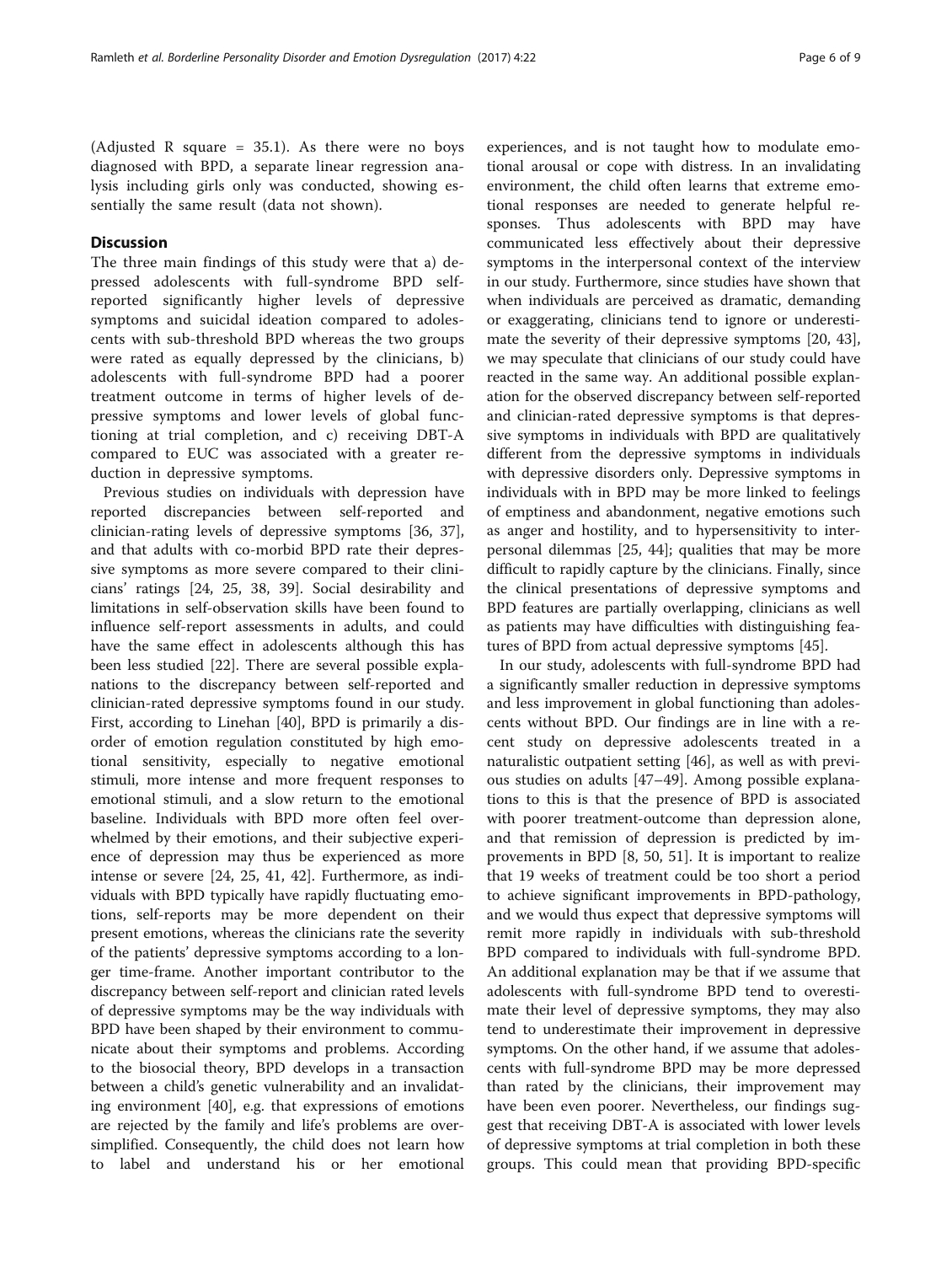treatment is important to achieve sufficient treatment response with regard to depressive symptoms in adolescents with BPD-traits, although firm conclusions cannot be drawn given the limited sample size. Although we still have sparse knowledge as to who may benefit most from which specialized treatment, there seems to be considerable agreement that the more severe and complex the condition the more specialized the treatment offered should be [[52](#page-8-0)–[55](#page-8-0)].

Our study does not offer any empirically founded answers to whether the discrepancies between self-reported and clinician-rated levels of depressive symptoms in adolescents with full-syndrome BPD come from the shortcomings of assessment tools, overrating by the adolescents, the failure of clinicians to capture participants' level of depressive symptoms accurately, or whether there exist significant qualitative differences in depressive symptoms in adolescents with and without BPD. Both self-report and clinician-rated scales have their methodological limitations. Although it has been suggested that clinician-rated scales should be used as the principal outcome measure in clinical settings, self-reports contribute valuable information and thus may provide a complementary view [\[20\]](#page-7-0). More research, including larger samples of adolescents, is needed, and should include studies on specific depressive symptoms. Furthermore, new methodology, such as Ecological Momentary Assessment [[56](#page-8-0)], which involves repeated sampling of subjects' current behaviors and experiences in real time in their natural environments, could be a useful approach to detangle the different aspects of depression and emotion regulation and their temporal and possibly casual associations.

## Limitations and strengths

The limited sample size of this study warrants caution in the interpretation of results. The small sample size could have increased the probability of Type II errors, thus important associations may be undetected. Furthermore, the true differences between the sub-threshold BPDgroup and the full-syndrome BPD-group and the true value of receiving DBT-treatment could not be identified due to the wide confidence intervals. The study was conducted within the context of a specialized treatment trial, with a predominantly female sample, and all of the adolescents had depressive disorders and BPD-traits. Thus, despite the fact that inclusion criteria were fairly wide, results cannot be directly generalized to other treatment settings or to self-harming adolescents in general and one must be careful about generalizations to male adolescents. Diagnostic validity and clinical utility of existing cut-offs for a diagnosis of BPD have been questioned in adolescents [[57\]](#page-8-0). However, our findings suggest that there are important differences even between the adolescents with sub-threshold BPD and those with full-syndrome BPD. One may speculate whether the differences between the groups would have been larger if the adolescents with full-syndrome BPD were compared with adolescents without features of BPD, but with depression only. Among the strengths of the study are the absence of dropout from follow-up, the application of rigorous procedures for data collection, the integrity of ratings, and blinding and independence of raters.

## Conclusion and clinical implications

In self-harming adolescents with depressive disorders the presence of full-syndrome BPD seems to have significant implications for both self-reported and clinicianrated assessment of depressive symptoms, as well as for the treatment response. Clinicians should therefore adopt rigorous assessment methods for evaluation of depressive symptoms and be alert to the possibility of BPD in self-harming adolescents. This study suggests that using both self-report and clinician-ratings in assessing symptoms of depression are of considerable clinical value since these dual measurements may capture different aspects of depressive symptoms. Significant discrepancies between self-reported and clinician-rated levels of depressive symptoms in self-harming adolescents are important to detect and should lead to a closer evaluation as they may be suggestive of personality problems. Furthermore, clinicians should be aware of the possibility of underestimating the severity of depression in the context of emotional and behavioral dysregulation. Finally, exploring such discrepancies explicitly with the adolescents in the therapeutic work may help the clinician to better understand and treat adolescents' depressive symptoms.

#### Abbreviations

BPD: Borderline Personality Disorder; C-GAS: The Children's Global Assessment Scale; DBT: Dialectical behavior therapy; Depression NOS: Depressive Disorder Not Otherwise Specified; DSM- IV: Diagnostic and statistical manual of mental disorders fourth Edition (Text revision); EUC: Enhanced usual care; IRR: Inter-rater reliability; K-SADS-PL: The Schedule for Affective Disorders-Present and Lifetime version; LPC: The Lifetime Parasuicide Count; MADRS: Montgomery Åsberg Depression Rating Scale; MDD: Major Depressive Disorder; RCT: Randomized controlled trial; SCID-II: Structured clinical interview for DSM-IV axis II disorders; SIQ-jr: Suicidal Ideation Questionnaire; SMFQ: Short mood and feelings questionnaire

## Acknowledgements

We thank all participants for their collaboration in this study.

#### Funding

The current study was funded by the Norwegian Research Council and the National Centre for Suicide Research and Prevention, University of Oslo.

#### Availability of data and materials

Not applicable.

#### Authors' contributions

All authors have contributed substantially to the manuscript. RKR, BG, and LM designed the study. RKR, BG, LMD and LM performed the statistical analyses. BG, FAW, LMD and LM were involved in the interpretation of data, wrote the manuscript and approved the final version. All authors read and approved the final manuscript.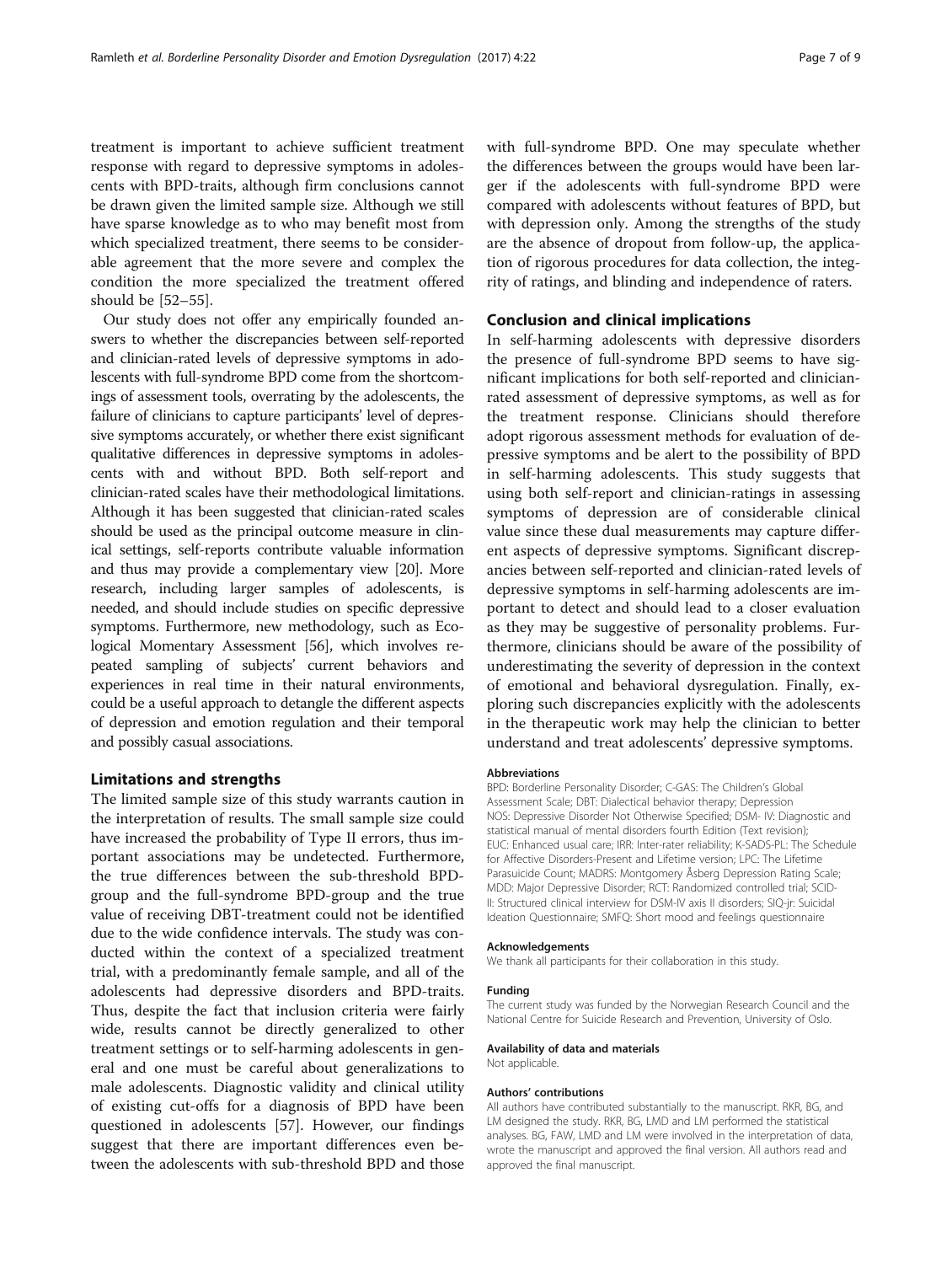## <span id="page-7-0"></span>Ethics approval and consent to participate

The investigation was approved by the Regional Committee for Medical and Health Research Ethics South East and all patients and parents provided written informed consent.

## Consent for publication

Not applicable.

#### Competing interests

The authors declare that they have no competing interests.

#### Publisher's Note

Springer Nature remains neutral with regard to jurisdictional claims in published maps and institutional affiliations.

#### Received: 20 June 2017 Accepted: 17 October 2017 Published online: 31 October 2017

## References

- 1. Nock MK, Joiner TE Jr, Gordon KH, Lloyd-Richardson E, Prinstein MJ. Non-suicidal self-injury among adolescents: diagnostic correlates and relation to suicide attempts. Psychiatry Res. 2006;144(1):65.
- 2. Klonsky ED. Identifying clinically distinct subgroups of self-injurers among young adults: a latent class analysis. J Consult Clin Psychol. 2008;76(1):22.
- 3. Brunner R, Kaess M, Parzer P, Fischer G, Carli V, Hoven CW, et al. Life-time prevalence and psychosocial correlates of adolescent direct self-injurious behavior: a comparative study of findings in 11 European countries. J Child Psychol Psychiatry. 2014;55(4):337–48. doi: [10.1111/jcpp.12166.](http://dx.doi.org/10.1111/jcpp.12166.)
- 4. Jacobson CM. Psychiatric impairment among adolescents engaging in different types of deliberate self-harm. J Clin Child Adolesc Psychol. 2008;37(2):363.
- 5. Soloff PH. Characteristics of suicide attempts of patients with major depressive episode and borderline personality disorder: a comparative study. Am J Psychiatry. 2000;157(4):601.
- 6. Soloff PH, Chiappetta L. Subtyping borderline personality disorder by suicidal behavior. J Personal Disord. 2012;26 doi: [10.1521/pedi.2012.26.3.468.](http://dx.doi.org/10.1521/pedi.2012.26.3.468.)
- 7. Soloff PH, Lynch KG, Kelly TM, Malone KM, Mann JJ. Characteristics of suicide attempts of patients with major depressive episode and borderline personality disorder: a comparative study. Am J Psychiatry. 2000;157 doi: [10.](http://dx.doi.org/10.1176/appi.ajp.157.4.601.) [1176/appi.ajp.157.4.601.](http://dx.doi.org/10.1176/appi.ajp.157.4.601.)
- 8. Gunderson JG, Stout RL, Shea MT, Grilo CM, Markowitz JC, Morey LC, et al. Interactions of borderline personality disorder and mood disorders over 10 years. J Clin Psychiatry. 2014;75(8):829–34.
- 9. Crawford TN, Cohen P, First MB, Skodol AE, Johnson JG, Kasen S. Comorbid axis i and axis ii disorders in early adolescence: outcomes 20 years later. Arch Gen Psychiatry. 2008;65(6):641–8. doi: [10.1001/archpsyc.65.6.641.](http://dx.doi.org/10.1001/archpsyc.65.6.641.)
- 10. Chanen AM. Adaptive functioning and psychiatric symptoms in adolescents with borderline personality disorder. J Clin Psychiatry. 2007;68(2):297.
- 11. Ha C, Balderas JC, Zanarini MC, Oldham J, Sharp C. Psychiatric comorbidity in hospitalized adolescents with borderline personality disorder. J Clin Psychiatry. 2014;75(5):e457–64.
- 12. American Psychiatric Association. Diagnostic and statistical manual of mental disorders text revision (DSM IV-TR). Washington, DC; 2000.
- 13. Miller AL. Fact or fiction: diagnosing borderline personality disorder in adolescents. Clin Psychol Rev. 2008;28(6):969.
- 14. Johnson JG, Cohen P, Kasen S, Skodol AE, Hamagami F, Brook JS. Age-related change in personality disorder trait levels between early adolescence and adulthood: a community-based longitudinal investigation. Acta Psychiatr Scand. 2000;102(4):265–75. doi: [10.1034/j.1600-0447.2000.102004265.x.](http://dx.doi.org/10.1034/j.1600-0447.2000.102004265.x.)
- 15. Chanen AM. Two-year stability of personality disorder in older adolescent outpatients. J Personal Disord. 2004;18(6):526.
- 16. Becker DF, Grilo CM, Edell WS, McGlashan TH. Comorbidity of borderline personality disorder with other personality disorders in hospitalized adolescents and adults. Am J Psychiatry. 2000;157(12):2011–6. doi: [10.1176/](http://dx.doi.org/10.1176/appi.ajp.157.12.2011) [appi.ajp.157.12.2011](http://dx.doi.org/10.1176/appi.ajp.157.12.2011).
- 17. Chanen AM, McCutcheon LK. Personality disorder in adolescence: the diagnosis that dare not speak its name. Personal Ment Health. 2008;2(1):35–41. doi: [10.1002/](http://dx.doi.org/10.1002/pmh.28.) [pmh.28.](http://dx.doi.org/10.1002/pmh.28.)
- 18. Laurenssen EM, Hutsebaut J, Feenstra DJ, Van Busschbach JJ, Luyten P. Diagnosis of personality disorders in adolescents: a study among psychologists. Child Adolesc Psychiatr Ment Health. 2013;7(1):3. doi: [10.1186/](http://dx.doi.org/10.1186/1753-2000-7-3.) [1753-2000-7-3.](http://dx.doi.org/10.1186/1753-2000-7-3.)
- 19. Winograd G, Cohen P, Chen H. Adolescent borderline symptoms in the community: prognosis for functioning over 20 years. J Child Psychol Psychiatry. 2008;49(9):933–41. doi: [10.1111/j.1469-7610.2008.01930.x.](http://dx.doi.org/10.1111/j.1469-7610.2008.01930.x.)
- 20. Möller HJ. Rating depressed patients: observer- vs self-assessment. Eur Psychiatry. 2000;15(3):160–72. [https://doi.org/10.1016/S0924-](http://dx.doi.org/10.1016/S0924-9338(00)00229-7) [9338\(00\)00229-7.](http://dx.doi.org/10.1016/S0924-9338(00)00229-7)
- 21. Corruble E, Legrand JM, Zvenigorowski H, Duret C, Guelfi JD. Concordance between self-report and clinician's assessment of depression. J Psychiatr Res. 1999;33(5):457–65.
- 22. De Los Reyes A, Kazdin AE. Informant discrepancies in the assessment of childhood psychopathology: a critical review, theoretical framework, and recommendations for further study. Psychol Bull. 2005;131(4):483.
- 23. Tackett JL. Parent informants for child personality: agreement, discrepancies, and clinical utility. J Pers Assess. 2011;93(6):539–44.
- 24. Stanley B. Heightened subjective experience of depression in borderline personality disorder. J Personal Disord. 2006;20(4):307.
- 25. Silk KR. The quality of depression in borderline personality disorder and the diagnostic process. J Personal Disord. 2010;24(1):25.
- 26. Yoshimatsu K, Palmer B. Depression in patients with borderline personality disorder. Harv Rev Psychiatry. 2014;22(5):266–73. doi: [10.1097/hrp.](http://dx.doi.org/10.1097/hrp.0000000000000045.) 000000000000045.
- 27. Mehlum L, Tørmoen AJ, Ramberg M, Haga E, Diep LM, Laberg S, et al. Dialectical behavior therapy for adolescents with repeated suicidal and selfharming behavior – a randomized trial. J Am Acad Child Adolesc Psychiatry. 2014;(0) [https://doi.org/10.1016/j.jaac.2014.07.003.](http://dx.doi.org/10.1016/j.jaac.2014.07.003)
- 28. Kaufman J. Schedule for affective disorders and schizophrenia for schoolage children-present and lifetime version (K-SADS-PL): initial reliability and validity data. J Am Acad Child Adolesc Psychiatry. 1997;36(7):980.
- 29. First MB, Spitzer RL, Gibbon M, Williams JBW. Structured clinical interview for DSM-IV personality disorders, (SCID-II). Washington D.C.: American Psychiatric Press, Inc; 1997.
- 30. Shaffer D. A children's global assessment scale (CGAS). Arch Gen Psychiatry. 1983;40(11):1228.
- 31. Linehan M, Comtois KA. Lifetime Parasuicide Count. 1996.
- 32. Reynolds WM, Mazza JJ. Assessment of suicidal ideation in inner-city children and young adolescents: reliability and validity of the suicidal ideation questionnaire-JR. Sch Psych Rev. 1999;28(1):17.
- 33. Angold A, Costello EJ, Messer SC, Pickles A. Development of a short questionnaire for use in epidemiological studies of depression in children and adolescents. Int J Methods Psychiatr Res. 1995;5(4):237–49.
- 34. Montgomery SA, Asberg M. A new depression scale designed to be sensitive to change. Br J Psychiatry. 1979;134:382–9.
- 35. IBM Corporation A, NY. IBM SPSS statistics for windows [computer program]. Version 20.0. Armonk: IBM Corporation; 2012.
- 36. Carter JD, Frampton CM, Mulder RT, Luty SE, Joyce PR. The relationship of demographic, clinical, cognitive and personality variables to the discrepancy between self and clinician rated depression. J Affect Disord. 2010;124(1–2): 202–6. [https://doi.org/10.1016/j.jad.2009.11.011.](http://dx.doi.org/10.1016/j.jad.2009.11.011)
- 37. Rush AJ, Carmody TJ, Ibrahim HM, Trivedi MH, Biggs MM, Shores-Wilson K, et al. Comparison of self-report and clinician ratings on two inventories of depressive symptomatology. Psychiatr Serv. 2006;57(6):829–37. doi: [10.1176/](http://dx.doi.org/10.1176/appi.ps.57.6.829.) [appi.ps.57.6.829.](http://dx.doi.org/10.1176/appi.ps.57.6.829.)
- 38. Dorz S, Borgherini G, Conforti D, Scarso C, Magni G. Comparison of selfrated and clinician-rated measures of depressive symptoms: a naturalistic study. Psychol Psychother. 2004;77(Pt 3):353–61. doi: [10.1348/](http://dx.doi.org/10.1348/1476083041839349.) [1476083041839349.](http://dx.doi.org/10.1348/1476083041839349.)
- 39. Rane LJ, Fekadu A, Wooderson S, Poon L, Markopoulou K, Cleare AJ. Discrepancy between subjective and objective severity in treatmentresistant depression: prediction of treatment outcome. J Psychiatr Res. 2010; 44(15):1082–7. doi: [10.1016/j.jpsychires.2010.03.020.](http://dx.doi.org/10.1016/j.jpsychires.2010.03.020.)
- 40. Linehan M. Cognitive-behavioral treatment of borderline personality disorder. New York: Guilford Press; 1993.
- 41. Levy KN. Depressive experiences in inpatients with borderline personality disorder. Psychiatr Q. 2007;78(2):129.
- 42. Fertuck EA, Karan E, Stanley B. The specificity of mental pain in borderline personality disorder compared to depressive disorders and healthy controls. Borderline Personal Disord Emot Dysregul. 2016;3(1):1–8. doi: [10.1186/](http://dx.doi.org/10.1186/s40479-016-0036-2.) [s40479-016-0036-2.](http://dx.doi.org/10.1186/s40479-016-0036-2.)
- 43. Bourke ME, Grenyer BF. Psychotherapists' response to borderline personality disorder: a core conflictual relationship theme analysis. Psychother Res. 2010;20(6):680–91.